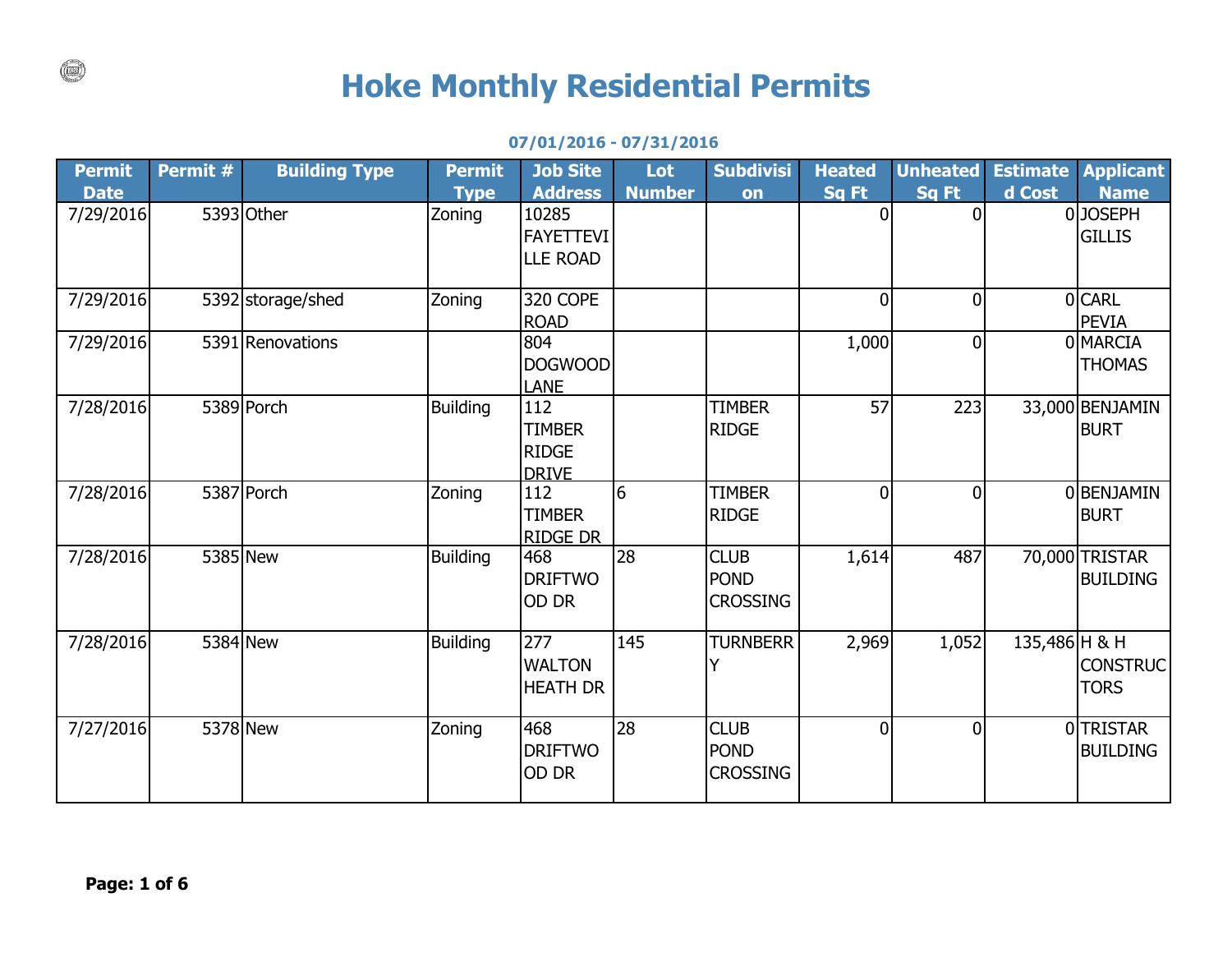| 7/27/2016 | 5377 New |                  | Zoning          | 277<br><b>WALTON</b><br><b>HEATH DR</b>            | 145            | <b>TURNBERR</b>                    | $\overline{0}$ | $\overline{0}$ | $0H$ & H<br><b>CONSTRUC</b><br><b>TORS</b>                    |
|-----------|----------|------------------|-----------------|----------------------------------------------------|----------------|------------------------------------|----------------|----------------|---------------------------------------------------------------|
| 7/27/2016 | 5367 New |                  | <b>Building</b> | 177<br><b>LEGENDS</b><br><b>DRIVE</b>              | 5              | <b>THE</b><br><b>LEGENDS</b>       | 1,943          | 834            | 117,000 <b>IVERCON</b><br>INC.                                |
| 7/27/2016 | 5366 New |                  | Zoning          | 177<br><b>LEGENDS</b><br><b>DRIVE</b>              | 5              | THE<br><b>LEGENDS</b>              | $\mathbf{0}$   | $\mathbf 0$    | 0 <b>IVERCON</b><br><b>INC</b>                                |
| 7/27/2016 | 5365 New |                  | <b>Building</b> | 191<br><b>LEGENDS</b><br><b>DRIVE</b>              | 6              | <b>THE</b><br><b>LEGENDS</b>       | 2,173          | 738            | 126,000 IVERCON<br>INC.                                       |
| 7/27/2016 | 5364 New |                  | Zoning          | 191<br><b>LEGENDS</b><br><b>DRIVE</b>              | 6              | <b>THE</b><br><b>LEGENDS</b>       | $\overline{0}$ | $\overline{0}$ | 0 <b>IVERCON</b><br><b>INC</b>                                |
| 7/22/2016 | 5350 New |                  | <b>Building</b> | 148<br><b>KOONCE</b><br><b>ROAD</b>                | $\overline{2}$ | <b>BIRKLAND</b><br><b>NORTH</b>    | 4,065          | 1,430          | 225,000 BRIDGEPO<br><b>RT</b><br>HOMES,<br>LLC                |
| 7/21/2016 | 5348 New |                  | <b>Building</b> | $\overline{202}$<br><b>TRENTON</b><br><b>COURT</b> | 6              | <b>PINETOPS</b>                    | 1,673          | 573            | 100,000 MAEBUILT,<br>INC.                                     |
| 7/20/2016 |          | 5335 Deck        | <b>Building</b> | 170 SNIPE<br><b>COURT</b>                          |                | <b>MAPLES</b> @<br><b>WESTGATE</b> | $\mathbf{0}$   | 232            | $1,275$ JOSE A.<br><b>GUTIERRE</b>                            |
| 7/20/2016 |          | 5333 Renovations | <b>Building</b> | 270<br><b>LUPBURG</b><br><b>DRIVE</b>              |                |                                    | $\overline{0}$ | 144            | 0 CLIFFORD<br><b>WINKLEMA</b><br>N                            |
| 7/20/2016 | 5329 New |                  | <b>Building</b> | 8641<br><b>CALLOWAY</b><br><b>ROAD</b>             | 18             | <b>WHIFFLE</b><br><b>ACRES</b>     | 1,991          | 1,235          | 205,000 LEGACY<br><b>HOME</b><br><b>CONSTRUC</b><br>TION INC. |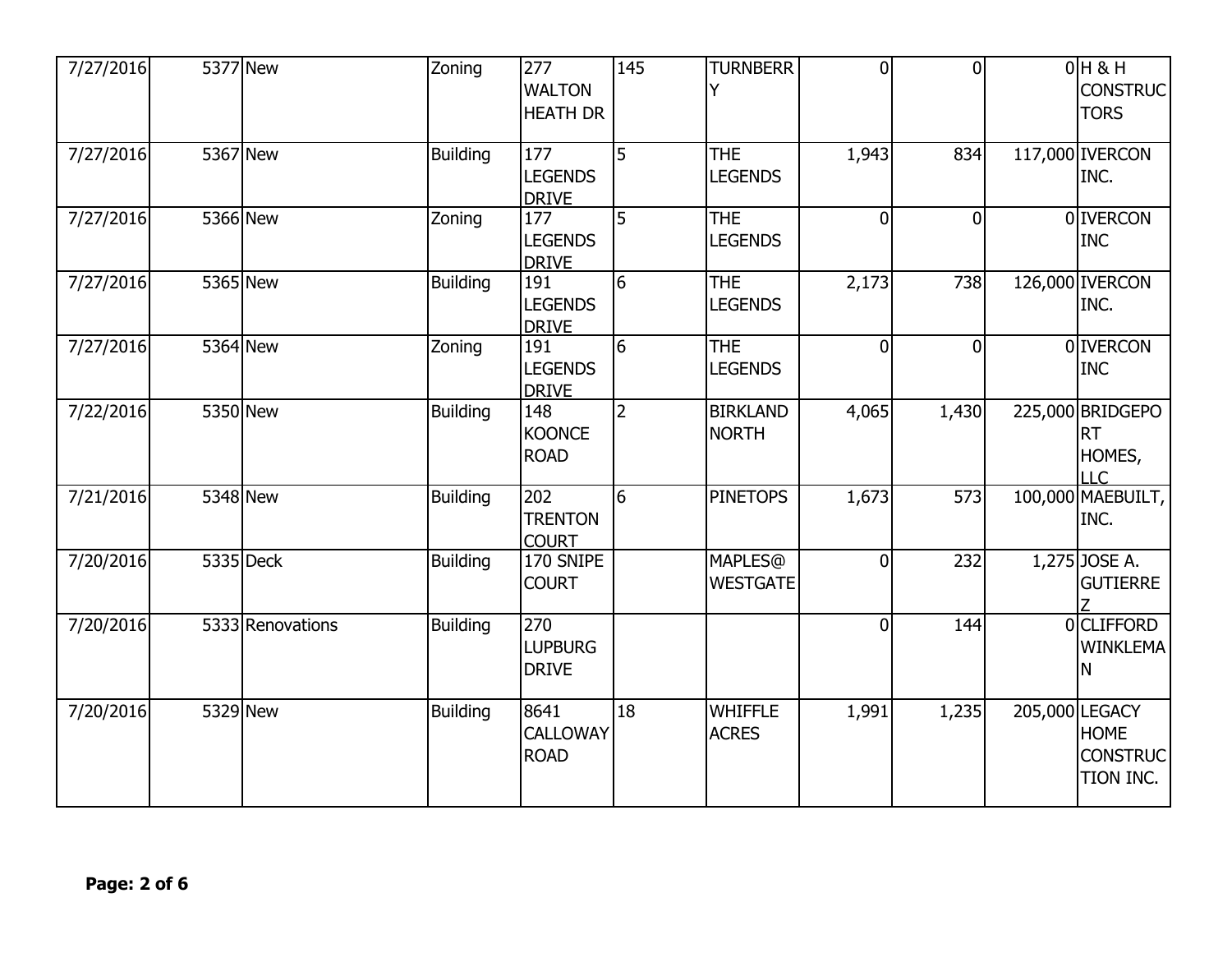| 7/20/2016 | 5326 New        | Zoning           | 221<br><b>LINDSAY</b><br><b>ROAD</b>                |                |                                | $\overline{0}$ | $\overline{0}$ | 0 WAYMAN<br><b>MCCORQU</b><br><b>ODALE</b>                                    |
|-----------|-----------------|------------------|-----------------------------------------------------|----------------|--------------------------------|----------------|----------------|-------------------------------------------------------------------------------|
| 7/19/2016 | 5325 New        | Swimming<br>Pool | 462<br><b>WINNING</b><br><b>WAYS</b><br><b>LANE</b> |                |                                | $\overline{0}$ | 600            | 10,000 CLAYTON<br>M. SMITH<br>JR.                                             |
| 7/19/2016 | 5316 Doublewide | <b>Building</b>  | 216<br><b>HIGGINS</b><br>LANE                       |                |                                | 0              | $\overline{0}$ | 0 CRYSTAL<br><b>MCDANIEL</b>                                                  |
| 7/19/2016 | 5314 New        | Zoning           | 8641<br><b>CALLOWAY</b><br><b>ROAD</b>              | 18             | <b>WHIFFLE</b><br><b>ACRES</b> | 0              | $\overline{0}$ | 0 JAMES<br><b>BRANCH</b>                                                      |
| 7/18/2016 | 5310 New        | <b>Building</b>  | 143 SMALL 17<br><b>TIMBER</b><br>LANE               |                | <b>SHADOW</b><br><b>CREEK</b>  | 3,029          | 876            | 185,000 TRISTAR<br><b>BUILDING</b><br>8 <sub>k</sub><br>DEVELOPM<br>ENT, INC. |
| 7/18/2016 | 5309 New        | <b>Building</b>  | 209<br><b>HIGHLEAF</b><br><b>DRIVE</b>              | 5              | <b>SHADOW</b><br><b>CREEK</b>  | 3,234          | 728            | 195,000 TRISTAR<br><b>BUILDING</b><br>8<br>DEVELOPM<br>ENT, INC.              |
| 7/15/2016 | 5307 New        | Zoning           | 202<br><b>TRENTON</b><br><b>CT</b>                  | 6              | <b>PINETOPS</b>                | 0              | $\overline{0}$ | 0 MAEBUILT<br><b>HOMES</b>                                                    |
| 7/15/2016 | 5306 New        | Zoning           | 209<br><b>HIGHLEAF</b><br><b>DR</b>                 | $\overline{5}$ | <b>SHADOW</b><br><b>CREEK</b>  | $\overline{0}$ | $\overline{0}$ | 0 TRISTAR<br><b>BUILDING</b>                                                  |
| 7/15/2016 | 5305 New        | Zoning           | 143 SMALL<br><b>TIMBER</b><br><b>LANE</b>           | 17             | <b>SHADOW</b><br><b>CREEK</b>  | $\overline{0}$ | $\overline{0}$ | 0 TRISTAR<br><b>BUILDING</b>                                                  |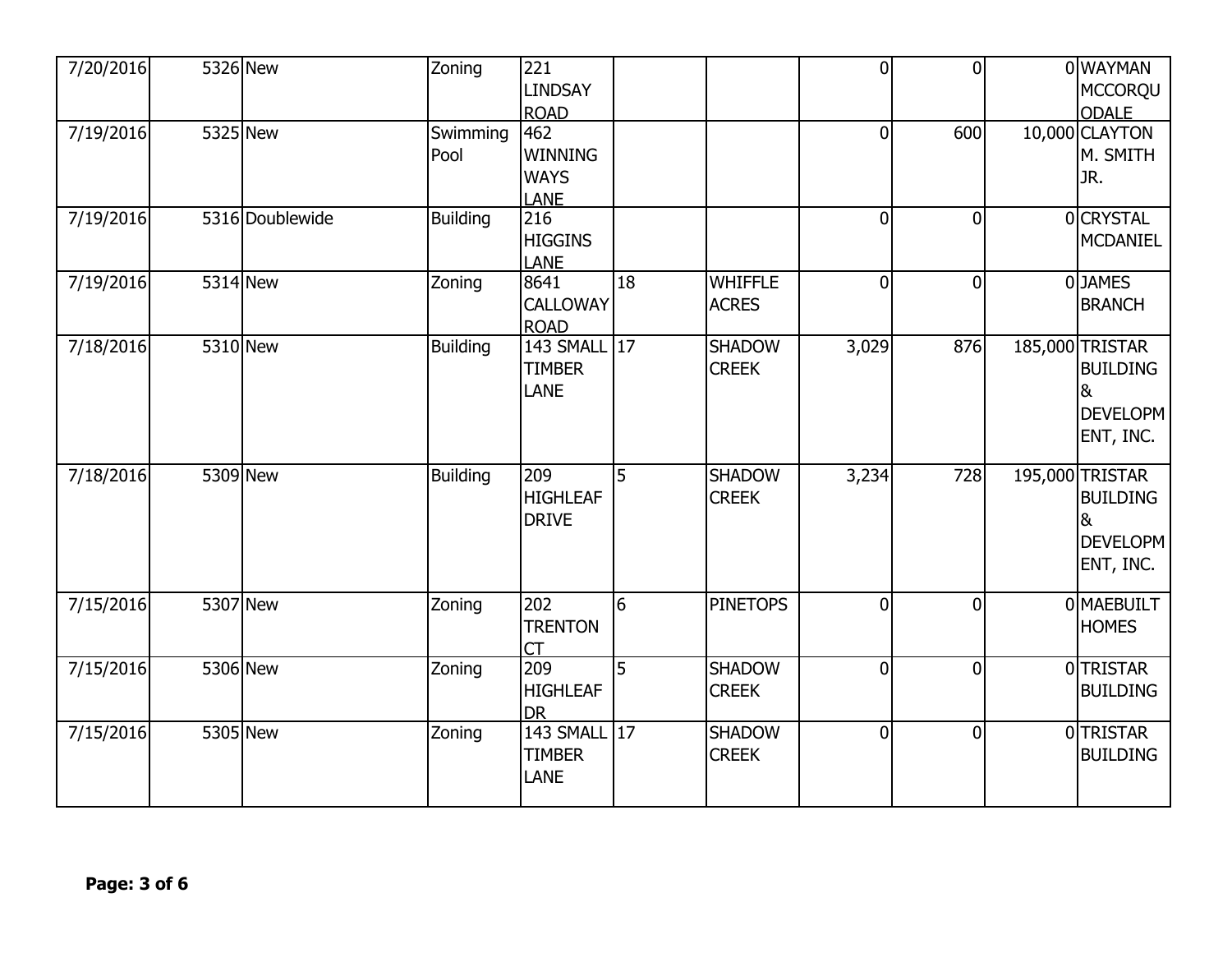| 7/14/2016 |          | 5301 New        | Swimming<br>Pool | 116 QUAIL 38<br><b>RIDGE</b><br><b>DRIVE</b>             |     | QUAIL<br><b>HOLLOW</b>          | $\overline{0}$ | $\overline{0}$ |               | 0 CLIFTON<br><b>PLANK</b>                                               |
|-----------|----------|-----------------|------------------|----------------------------------------------------------|-----|---------------------------------|----------------|----------------|---------------|-------------------------------------------------------------------------|
| 7/14/2016 |          | 5299 Other      | Zoning           | 116 QUAIL 38<br><b>RIDGE DR</b>                          |     | QUAIL<br><b>HOLLOW</b>          | $\overline{0}$ | $\overline{0}$ |               | 0 CLIFTON<br><b>PLANK</b>                                               |
| 7/14/2016 |          | 5297 Singlewide | Zoning           | <b>ARABIA</b><br><b>ROAD</b>                             |     |                                 | $\Omega$       | 0              |               | 0 GENEVIEV<br>E BISHOP                                                  |
| 7/13/2016 |          | 5294 Upfit      | <b>Building</b>  | 207 CLUB<br><b>POND</b><br><b>ROAD</b>                   |     |                                 | $\overline{0}$ | $\overline{0}$ |               | 3,000 BEANS<br><b>GONE</b><br><b>WILD</b><br>(SHONTAV<br>IA<br>MCPHAUL) |
| 7/12/2016 |          | 5285 Singlewide | Zoning           | 115 SHADY 15<br><b>LANE</b>                              |     | <b>SHADY</b><br><b>LANE MHP</b> | $\overline{0}$ | $\overline{0}$ |               | 0 MARSHAL<br><b>NEWTON</b>                                              |
| 7/12/2016 |          | 5283 Singlewide | Zoning           | 132 SHADY 31<br><b>TREE DR</b>                           |     | <b>SHADY</b><br><b>LANE MHP</b> | $\mathbf 0$    | 0              |               | 0 MARSHAL<br><b>NEWTON</b>                                              |
| 7/12/2016 |          | 5280 Addition   | <b>Building</b>  | 250<br><b>ASHEMON</b><br>T ROAD                          |     |                                 | 336            | $\mathbf 0$    |               | 29,000 ALBERT &<br><b>YVONNE</b><br><b>HASKINS</b>                      |
| 7/12/2016 | 5278 New |                 | <b>Building</b>  | 5114<br><b>PHILLIPPI</b><br><b>CHURCH</b><br><b>ROAD</b> |     |                                 | 1,825          | 911            | 175,000 BOAHN | <b>CONSTRUC</b><br><b>TION</b>                                          |
| 7/12/2016 | 5277 New |                 | <b>Building</b>  | 439<br><b>WALTON</b><br><b>HEATH</b><br><b>DRIVE</b>     | 156 | <b>TURNBERR</b><br>Ý            | 3,453          | 1,139          | 159,403 H & H | <b>CONSTRUC</b><br><b>TORS OF</b><br><b>FAYETTEVI</b><br>LLE, LLC       |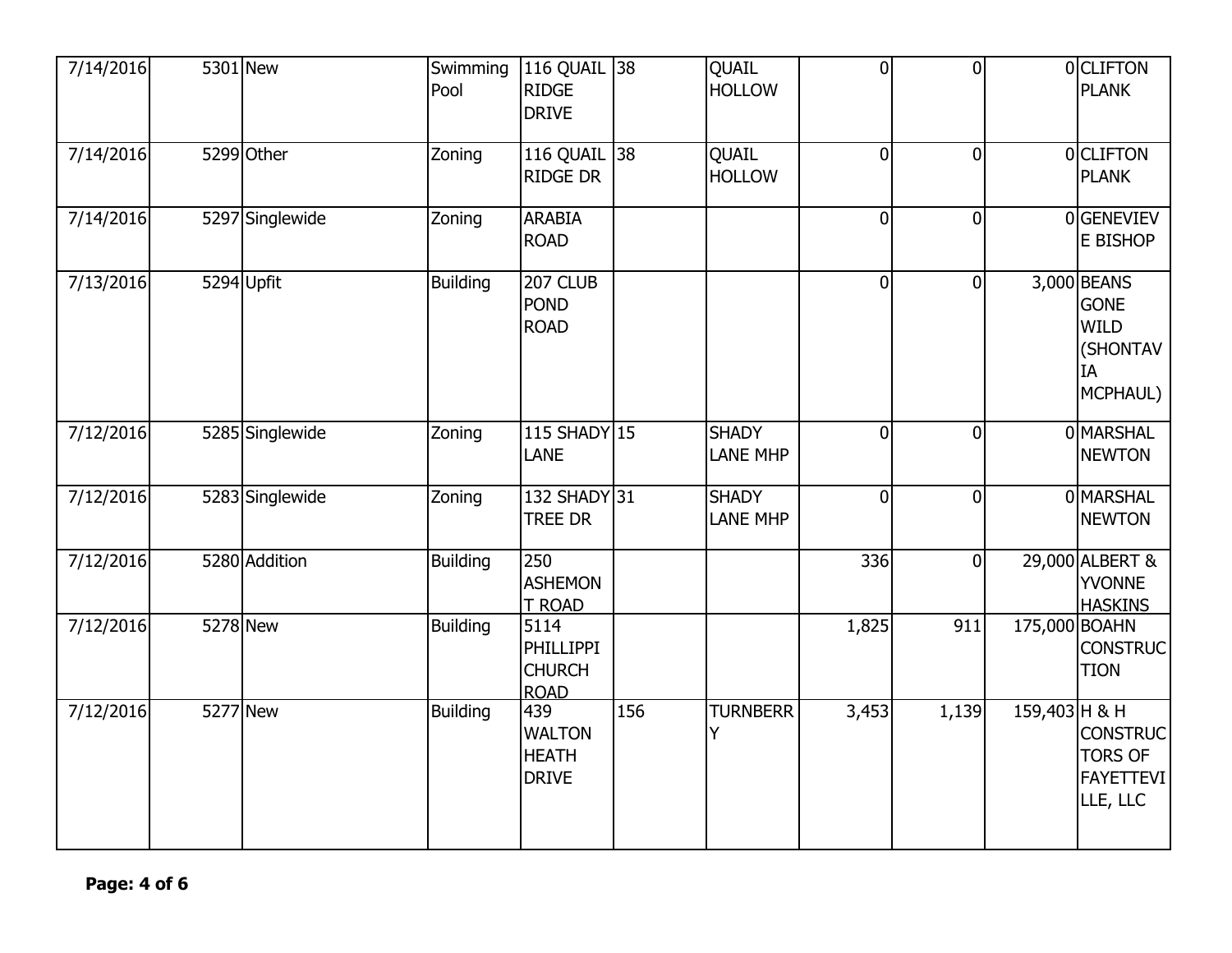| 7/12/2016 | 5276 New               | Building         | 127<br><b>CALVERT</b><br><b>COURT</b>                                   | 147            | <b>WEDGEFIE</b><br>LD           | 2,434          | 647            | $124,171$ H & H | <b>CONSTRUC</b><br><b>TORS OF</b><br><b>FAYETTEVI</b><br>LLE, LLC |
|-----------|------------------------|------------------|-------------------------------------------------------------------------|----------------|---------------------------------|----------------|----------------|-----------------|-------------------------------------------------------------------|
| 7/12/2016 | 5275 Addition          | Zoning           | 250<br><b>ASHEMON</b><br>T RD                                           |                |                                 | $\overline{0}$ | $\overline{0}$ |                 | 0 ALBERT<br><b>HASKINS</b>                                        |
| 7/11/2016 | 5271 New               | <b>Building</b>  | 379 ROYAL 40<br><b>BIRKDALE</b><br><b>DR</b>                            |                | <b>TURNBERR</b><br>Y            | 2,899          | 704            | 190,000 FLOYD   | <b>PROPERTI</b><br>ES&<br><b>DEVELOPM</b><br><b>ENT</b>           |
| 7/11/2016 | 5269 New               | Zoning           | 901<br>ARSENAL<br><b>AVE</b><br>FAYETTEVI<br>LLE <sub>NC</sub><br>28305 | 40             | <b>TURNBERR</b><br>Y            | $\overline{0}$ | $\Omega$       |                 | 0 FLOYD<br><b>PROPERTI</b><br><b>ES</b>                           |
| 7/11/2016 | $\overline{52}68$ New  | Zoning           | 439<br><b>WALTON</b><br><b>HEATH DR</b>                                 | 156            | <b>TURNBERR</b><br>Y            | $\overline{0}$ | $\overline{0}$ |                 | $0H$ & H<br><b>CONSTRUC</b><br><b>TORS</b>                        |
| 7/11/2016 | 5267 New               | Zoning           | 127<br><b>CALVERT</b><br><b>CT</b>                                      | 147            | WEDGEFIE<br>LD                  | $\overline{0}$ | $\overline{0}$ |                 | $0H$ & H<br><b>CONSTRUC</b><br><b>TORS</b>                        |
| 7/7/2016  | 5258 Finish Bonus Room | <b>Building</b>  | 426<br><b>COPPER</b><br><b>CREEK</b><br><b>DRIVE</b>                    |                | <b>COPPER</b><br><b>CREEK</b>   | 385            | $\overline{0}$ |                 | 500 ANDREW<br><b>WESCHER</b>                                      |
| 7/7/2016  | 5257 New               | Swimming<br>Pool | 281<br><b>CARTHON</b><br><b>LANE</b>                                    | $\overline{5}$ | <b>FRANK</b><br><b>CRUMPLER</b> | $\overline{0}$ | $\overline{0}$ |                 | 6,700 RICHARD<br><b>ALLEN</b>                                     |